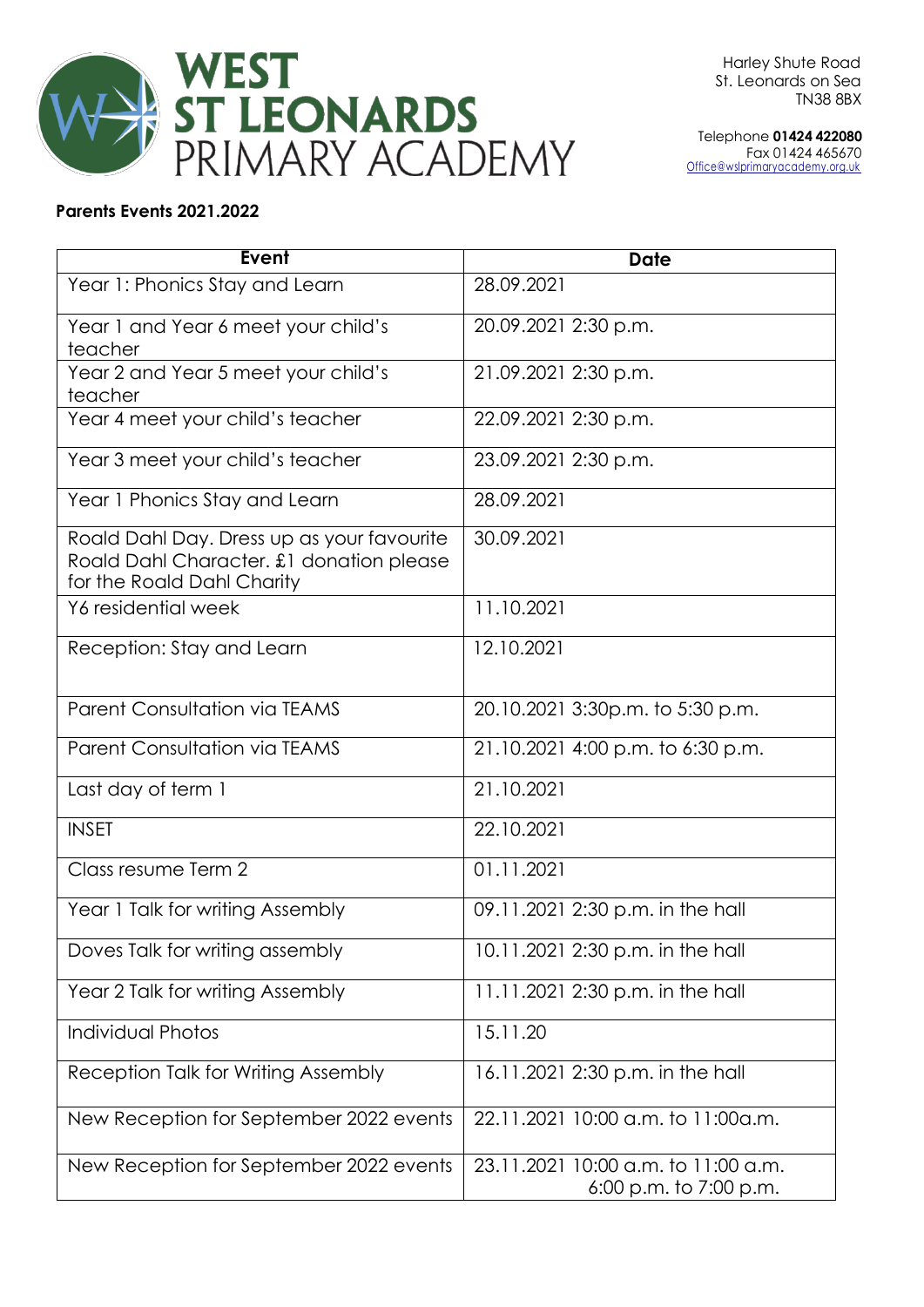| Year 2 Phonics Screening (This is in place of   Week commencing 06.12.2021) |  |
|-----------------------------------------------------------------------------|--|
| the screening that would have taken place                                   |  |
| in year 1 prior to lockdown.)                                               |  |
|                                                                             |  |
|                                                                             |  |